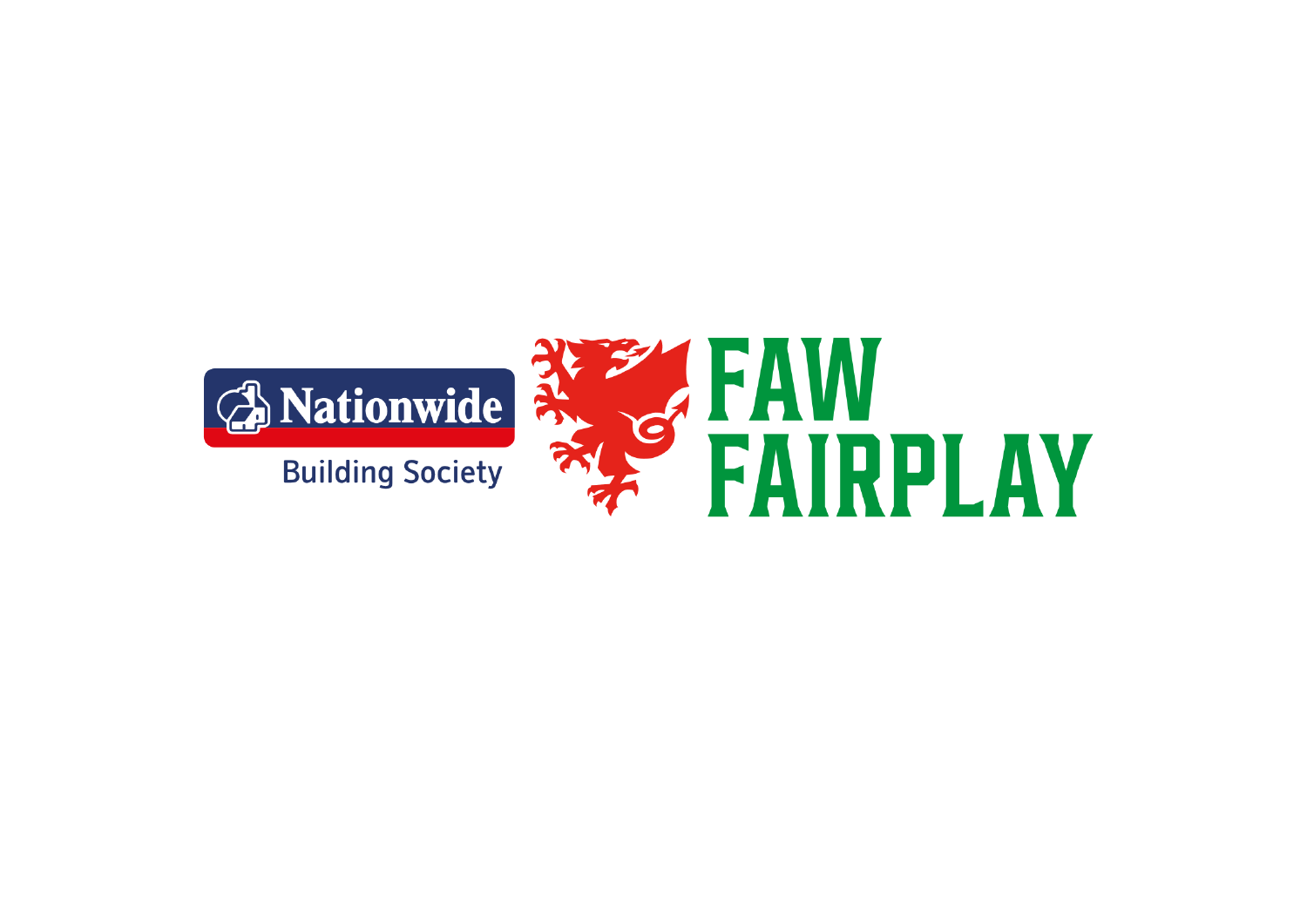

| <b>Teams</b>                 | <b>Players &amp; Team Officials</b> | <b>Points</b>     |     |
|------------------------------|-------------------------------------|-------------------|-----|
|                              | <b>Cautions</b>                     | <b>Dismissals</b> |     |
| <b>Barry Town United AFC</b> | 7                                   | 0                 | 28  |
| Cardiff Met University FC    | 12                                  | 0                 | 48  |
| Newtown AFC                  | 13                                  | $\Omega$          | 52  |
| <b>Bala Town FC</b>          | 11                                  | 1                 | 56  |
| Connah's Quay Nomads FC      | 9                                   | $\overline{2}$    | 56  |
| Haverfordwest County AFC     | 12                                  | 1                 | 60  |
| The New Saints FC            | 17                                  | $\Omega$          | 68  |
| Aberystwyth Town FC          | 18                                  | 0                 | 72  |
| Penybont FC                  | 19                                  | 0                 | 76  |
| Cefn Druids FC               | 11                                  | 3                 | 76  |
| Caernarfon Town FC           | 17                                  | 1                 | 78  |
| Flint Town United FC         | 15                                  | 3                 | 92  |
| <b>Totals</b>                | 161                                 | 11                | 762 |



| <b>Teams</b>                 |                 | <b>Players &amp; Team Officials</b> |               |
|------------------------------|-----------------|-------------------------------------|---------------|
|                              | <b>Cautions</b> | <b>Dismissals</b>                   | <b>Points</b> |
| <b>Barry Town United AFC</b> |                 | 0                                   | 28            |
| Cardiff Met University FC    | 12              | 0                                   | 48            |
| Newtown AFC                  | 13              | 0                                   | 52            |
| Bala Town FC                 | 11              |                                     | 56            |
| Connah's Quay Nomads FC      | q               |                                     | 56            |
| Haverfordwest County AFC     | 12              |                                     | 60            |
| The New Saints FC            | 17              | 0                                   | 68            |
| Aberystwyth Town FC          | 18              | 0                                   | 72            |
| Penybont FC                  | 19              | 0                                   | 76            |
|                              |                 |                                     |               |

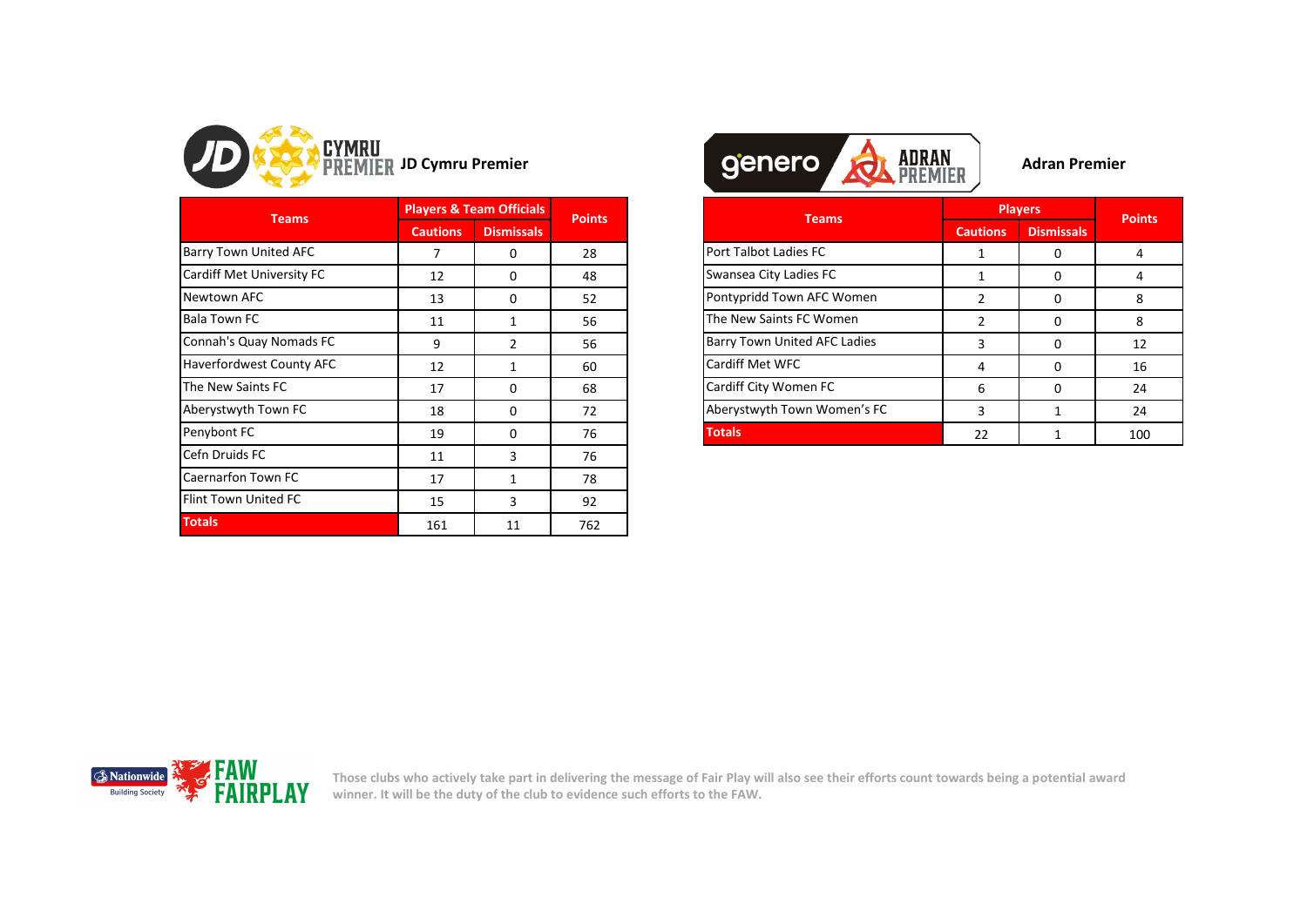

| <b>Teams</b>                     | <b>Players &amp; Team Officials</b> |                   | <b>Points</b> |                             | <b>Players &amp; Team Officials</b> |                   | Poin |
|----------------------------------|-------------------------------------|-------------------|---------------|-----------------------------|-------------------------------------|-------------------|------|
|                                  | <b>Cautions</b>                     | <b>Dismissals</b> |               | <b>Teams</b>                | <b>Cautions</b>                     | <b>Dismissals</b> |      |
| Llantwit Major AFC               | 9                                   | 0                 | 36            | <b>Llanidloes Town FC</b>   | 9                                   | 0                 | 36   |
| Pontypridd Town FC               | $\overline{7}$                      | 1                 | 40            | <b>Ruthin Town FC</b>       | 10                                  | 0                 | 40   |
| <b>Cwmbran Celtic FC</b>         | 13                                  | 0                 | 52            | Llandudno FC                | 11                                  | $\Omega$          | 44   |
| Swansea University FC            | 14                                  | 0                 | 56            | Llangefni Town FC           | 10                                  | $\overline{2}$    | 60   |
| Taffs Well FC                    | 15                                  | 0                 | 60            | Holyhead Hotspur FC         | 13                                  | $\mathbf{1}$      | 64   |
| Goytre United FC                 | 17                                  | 0                 | 68            | Penrhyncoch FC              | 16                                  | $\Omega$          | 64   |
| <b>Briton Ferry Llansawel FC</b> | 16                                  | 1                 | 76            | Airbus UK Broughton FC      | 16                                  | $\Omega$          | 64   |
| Undy Athletic FC                 | 21                                  | 0                 | 84            | Colwyn Bay FC               | 16                                  | $\Omega$          | 64   |
| <b>Risca United AFC</b>          | 19                                  | $\mathbf{1}$      | 86            | Llanrhaeadr Ym Mochnant FC  | 15                                  | $\mathbf{1}$      | 70   |
| Llanelli Town AFC                | 22                                  | 0                 | 88            | Conwy Borough FC            | 19                                  | 0                 | 76   |
| Port Talbot Town FC              | 22                                  | 0                 | 88            | Guilsfield FC               | 21                                  | 0                 | 84   |
| Carmarthen Town FC               | 19                                  | $\overline{2}$    | 100           | <b>Gresford Athletic FC</b> | 22                                  | $\mathbf{0}$      | 88   |
| Cambrian and Clydach Vale BGC    | 20                                  | 2                 | 104           | <b>Buckley Town FC</b>      | 24                                  | 0                 | 96   |
| Ammanford AFC                    | 24                                  | 2                 | 118           | Holywell Town FC            | 28                                  | 3                 | 14(  |
| Trefelin BGC                     | 17                                  | 6                 | 134           | Prestatyn Town FC           | 33                                  | 4                 | 17(  |
| Afan Lido FC                     | 26                                  | 3                 | 136           | <b>Bangor City FC</b>       | 22                                  | 8                 | 178  |
| <b>Totals</b>                    | 281                                 | 18                | 1,326         | <b>Totals</b>               | 285                                 | 19                | 1,35 |



| <b>Teams</b>                     |                 | <b>Players &amp; Team Officials</b> |               | <b>Teams</b>                | <b>Players &amp; Team Officials</b> |                   |                                                                                                                  |
|----------------------------------|-----------------|-------------------------------------|---------------|-----------------------------|-------------------------------------|-------------------|------------------------------------------------------------------------------------------------------------------|
|                                  | <b>Cautions</b> | <b>Dismissals</b>                   | <b>Points</b> |                             | <b>Cautions</b>                     | <b>Dismissals</b> | <b>Points</b><br>36<br>40<br>44<br>60<br>64<br>64<br>64<br>64<br>70<br>76<br>84<br>88<br>96<br>146<br>176<br>178 |
| Llantwit Major AFC               | 9               | 0                                   | 36            | Llanidloes Town FC          | 9                                   | 0                 |                                                                                                                  |
| Pontypridd Town FC               | 7               | 1                                   | 40            | <b>Ruthin Town FC</b>       | 10                                  | 0                 |                                                                                                                  |
| Cwmbran Celtic FC                | 13              | 0                                   | 52            | Llandudno FC                | 11                                  | 0                 |                                                                                                                  |
| Swansea University FC            | 14              | 0                                   | 56            | Llangefni Town FC           | 10                                  | $\overline{2}$    |                                                                                                                  |
| Taffs Well FC                    | 15              | 0                                   | 60            | Holyhead Hotspur FC         | 13                                  | 1                 |                                                                                                                  |
| Goytre United FC                 | 17              | 0                                   | 68            | Penrhyncoch FC              | 16                                  | 0                 |                                                                                                                  |
| <b>Briton Ferry Llansawel FC</b> | 16              | 1                                   | 76            | Airbus UK Broughton FC      | 16                                  | $\mathbf 0$       |                                                                                                                  |
| Undy Athletic FC                 | 21              | 0                                   | 84            | Colwyn Bay FC               | 16                                  | 0                 |                                                                                                                  |
| Risca United AFC                 | 19              | 1                                   | 86            | Llanrhaeadr Ym Mochnant FC  | 15                                  | 1                 |                                                                                                                  |
| Llanelli Town AFC                | 22              | 0                                   | 88            | Conwy Borough FC            | 19                                  | 0                 |                                                                                                                  |
| Port Talbot Town FC              | 22              | 0                                   | 88            | Guilsfield FC               | 21                                  | 0                 |                                                                                                                  |
| Carmarthen Town FC               | 19              | 2                                   | 100           | <b>Gresford Athletic FC</b> | 22                                  | 0                 |                                                                                                                  |
| Cambrian and Clydach Vale BGC    | 20              | $\overline{2}$                      | 104           | <b>Buckley Town FC</b>      | 24                                  | 0                 |                                                                                                                  |
| Ammanford AFC                    | 24              | $\overline{2}$                      | 118           | Holywell Town FC            | 28                                  | 3                 |                                                                                                                  |
| Trefelin BGC                     | 17              | 6                                   | 134           | Prestatyn Town FC           | 33                                  | 4                 |                                                                                                                  |
| Afan Lido FC                     | 26              | 3                                   | 136           | <b>Bangor City FC</b>       | 22                                  | 8                 |                                                                                                                  |
| <b>Totals</b>                    | 281             | 18                                  | 1,326         | <b>Totals</b>               | 285                                 | 19                |                                                                                                                  |

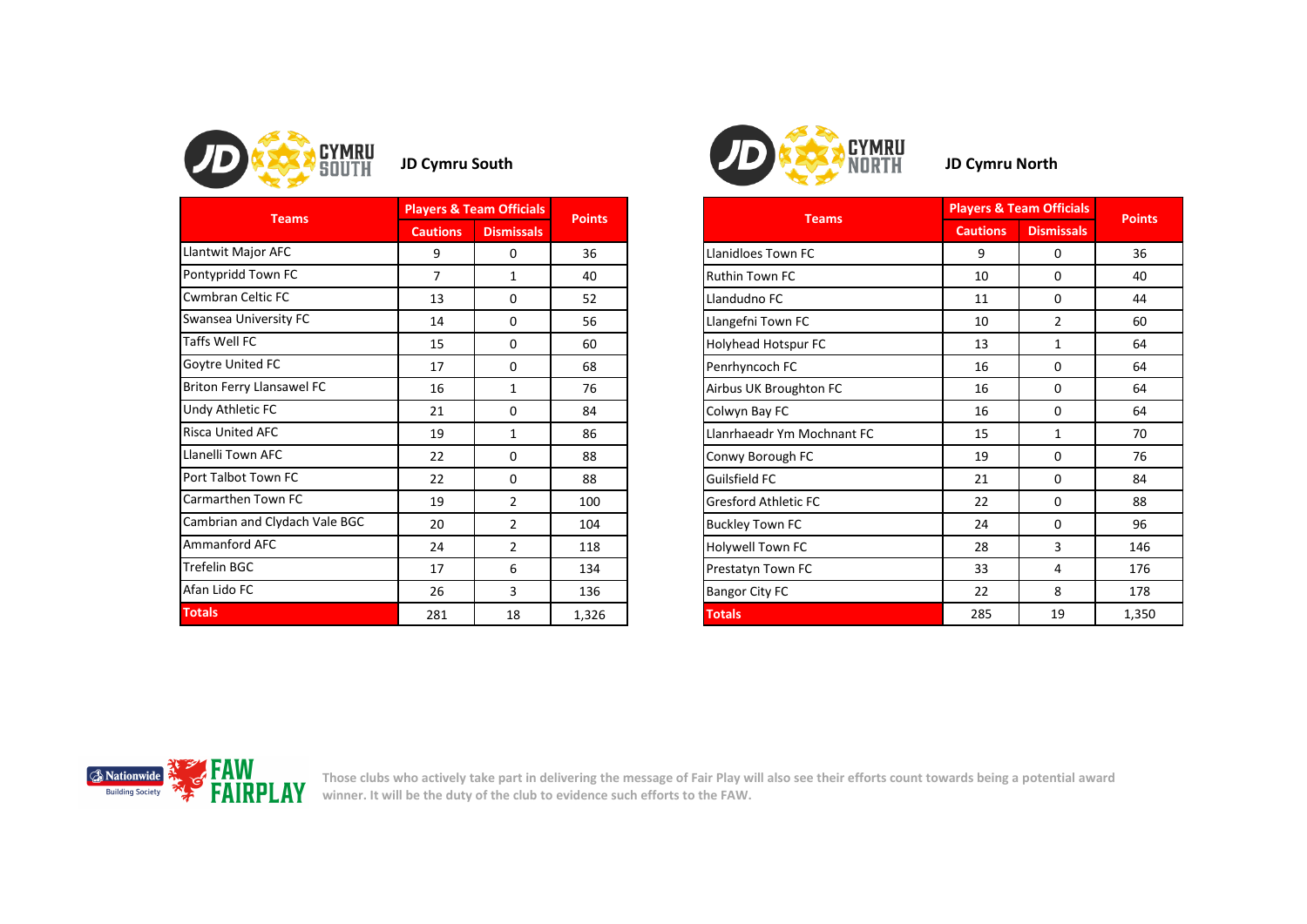

| <b>Teams</b>           |                 | <b>Players &amp; Team Officials</b> |               | <b>Teams</b>                          | <b>Players &amp; Team Officials</b> |                   |  |
|------------------------|-----------------|-------------------------------------|---------------|---------------------------------------|-------------------------------------|-------------------|--|
|                        | <b>Cautions</b> | <b>Dismissals</b>                   | <b>Points</b> |                                       | <b>Cautions</b>                     | <b>Dismissals</b> |  |
| <b>Berriew FC</b>      | 4               | 0                                   | 16            | Porthmadog FC                         | 3                                   | 0                 |  |
| Caersws FC             | 6               | 0                                   | 24            | Denbigh Town FC                       | 10                                  | 0                 |  |
| Cefn Albion FC         | 9               | 0                                   | 36            | Mold Alexandra FC                     | 10                                  | 0                 |  |
| Chirk AAA FC           | 10              | 0                                   | 40            | Llanuwchllyn FC                       | 11                                  | 0                 |  |
| Corwen FC              | 10              | 0                                   | 40            | <b>Brickfield Rangers FC</b>          | 9                                   | $\mathbf{1}$      |  |
| <b>Bow Street</b>      | 10              | 0                                   | 40            | Llanrwst United FC                    | 9                                   | 1                 |  |
| Rhos Aelwyd FC         | 11              | 0                                   | 44            | St Asaph City FC                      | 12                                  | 0                 |  |
| Kerry FC               | 11              | 0                                   | 44            | Rhydymwyn FC                          | 10                                  | 1                 |  |
| Welshpool Town FC      | 9               | $\mathbf{1}$                        | 46            | Llandudno Albion FC                   | 12                                  | $\mathbf{1}$      |  |
| Llanfair United FC     | 10              | 1                                   | 50            | Nantlle Vale FC                       | 12                                  | 1                 |  |
| <b>Four Crosses FC</b> | 13              | 0                                   | 52            | CPD Y Felinheli FC                    | 12                                  | $\mathbf{1}$      |  |
| Dolgellau AA FC        | 13              | 0                                   | 52            | <b>Blaenau Ffestiniog Amateurs FC</b> | 13                                  | 1                 |  |
| Penparcau FC           | 17              | 0                                   | 68            | <b>Rhostyllen FC</b>                  | 10                                  | 4                 |  |
| Machynlleth FC         | 15              | 1                                   | 72            | Llay Welfare FC                       | 17                                  | $\overline{2}$    |  |
| Carno FC               | 17              | 1                                   | 78            | Saltney Town FC                       | 18                                  | 3                 |  |
| Penycae FC             | 20              | 1                                   | 90            | Brymbo FC                             | 20                                  | 4                 |  |
| <b>Totals</b>          | 185             | 5                                   | 792           | <b>Totals</b>                         | 188                                 | 20                |  |



| <b>Teams</b> |                 | <b>Players &amp; Team Officials</b> |               | <b>Teams</b>                          |                 | <b>Players &amp; Team Officials</b> |  |  |
|--------------|-----------------|-------------------------------------|---------------|---------------------------------------|-----------------|-------------------------------------|--|--|
|              | <b>Cautions</b> | <b>Dismissals</b>                   | <b>Points</b> |                                       | <b>Cautions</b> | <b>Dismissals</b>                   |  |  |
|              | 4               | 0                                   | 16            | Porthmadog FC                         | 3               | 0                                   |  |  |
|              | 6               | 0                                   | 24            | Denbigh Town FC                       | 10              | $\mathbf 0$                         |  |  |
|              | 9               | 0                                   | 36            | Mold Alexandra FC                     | 10              | 0                                   |  |  |
|              | 10              | 0                                   | 40            | Llanuwchllyn FC                       | 11              | 0                                   |  |  |
|              | 10              | 0                                   | 40            | <b>Brickfield Rangers FC</b>          | 9               | $\mathbf{1}$                        |  |  |
|              | 10              | 0                                   | 40            | Llanrwst United FC                    | 9               | 1                                   |  |  |
|              | 11              | 0                                   | 44            | St Asaph City FC                      | 12              | $\mathbf 0$                         |  |  |
|              | 11              | 0                                   | 44            | Rhydymwyn FC                          | 10              | 1                                   |  |  |
| n FC         | 9               | 1                                   | 46            | Llandudno Albion FC                   | 12              | 1                                   |  |  |
|              | 10              | 1                                   | 50            | Nantlle Vale FC                       | 12              | $\mathbf{1}$                        |  |  |
|              | 13              | 0                                   | 52            | CPD Y Felinheli FC                    | 12              | 1                                   |  |  |
|              | 13              | 0                                   | 52            | <b>Blaenau Ffestiniog Amateurs FC</b> | 13              | $\mathbf{1}$                        |  |  |
|              | 17              | 0                                   | 68            | Rhostyllen FC                         | 10              | 4                                   |  |  |
|              | 15              | 1                                   | 72            | Llay Welfare FC                       | 17              | $\overline{2}$                      |  |  |
|              | 17              | 1                                   | 78            | Saltney Town FC                       | 18              | 3                                   |  |  |
|              | 20              | $\mathbf{1}$                        | 90            | Brymbo FC                             | 20              | 4                                   |  |  |
|              | 185             | 5                                   | 792           | <b>Totals</b>                         | 188             | 20                                  |  |  |

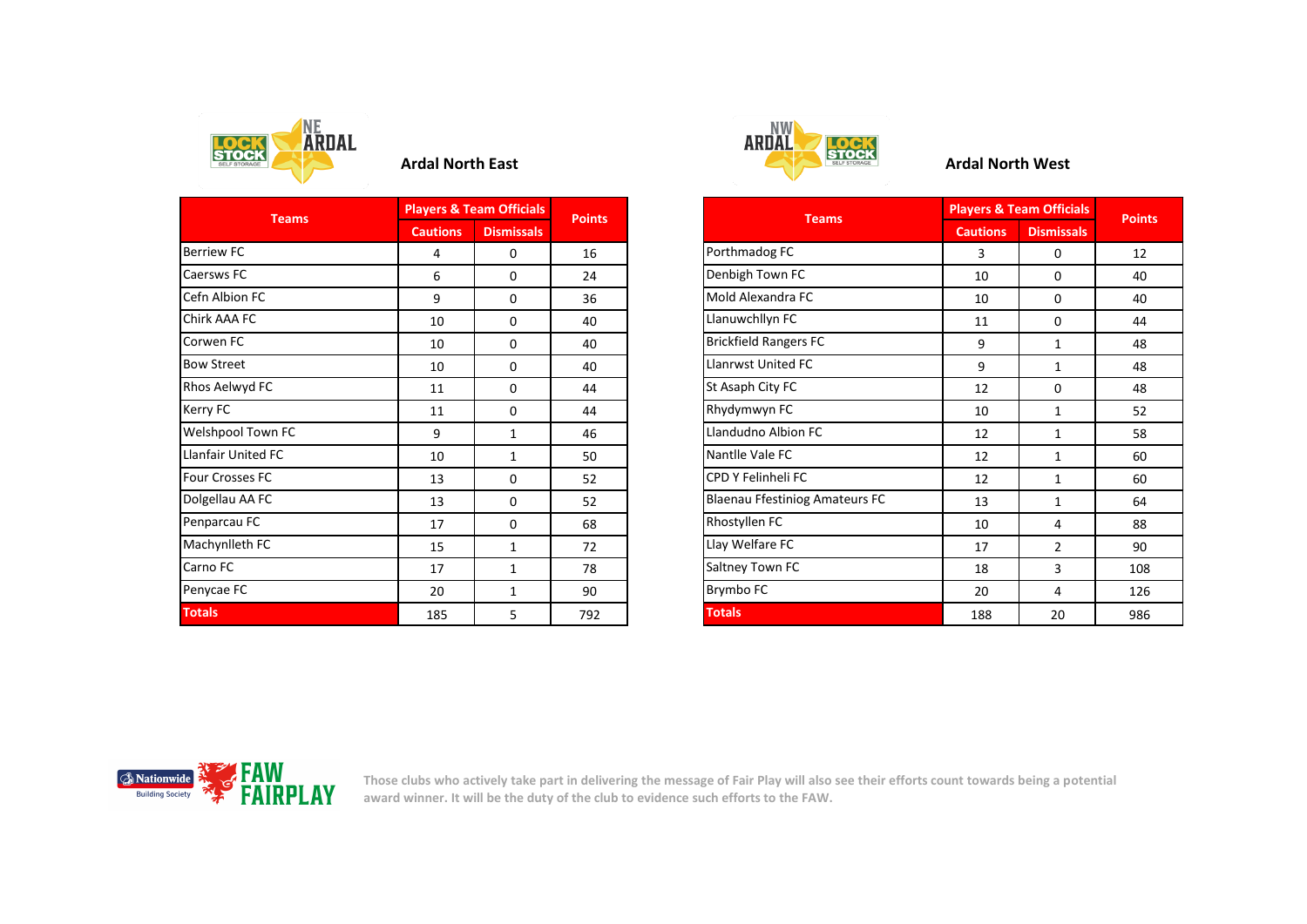

| <b>Teams</b>                     |                 | <b>Players &amp; Team Officials</b> |               | <b>Teams</b>                  | <b>Players &amp; Team Officials</b> |                   | Point |
|----------------------------------|-----------------|-------------------------------------|---------------|-------------------------------|-------------------------------------|-------------------|-------|
|                                  | <b>Cautions</b> | <b>Dismissals</b>                   | <b>Points</b> |                               | <b>Cautions</b>                     | <b>Dismissals</b> |       |
| Llandrindod Wells FC             | 4               | 0                                   | 16            | Pontardawe Town FC            | 6                                   | 0                 | 24    |
| Chepstow Town FC                 | 5               | 0                                   | 20            | Cwmamman United AFC           | $\overline{7}$                      | 0                 | 28    |
| Goytre AFC (Gwent)               | 5               | 0                                   | 20            | Ynysygerwn AFC                | 8                                   | 0                 | 32    |
| Monmouth Town FC                 | 6               | 1                                   | 34            | <b>AFC Porth</b>              | 8                                   | 0                 | 32    |
| <b>Abertillery Excelsiors FC</b> | 10              | 0                                   | 40            | Penrhiwceiber Rangers AFC     | 5                                   | $\mathbf{1}$      | 32    |
| Panteg AFC                       | 8               | $\mathbf{1}$                        | 42            | Pontyclun FC                  | 6                                   | $\mathbf{1}$      | 34    |
| Caldicot Town FC                 | 11              | 0                                   | 44            | Dinas Powys FC                | 9                                   | 0                 | 36    |
| <b>Treowen Stars FC</b>          | 12              | 0                                   | 48            | Treharris Athletic Western FC | 10                                  | 0                 | 40    |
| Abergavenny Town FC              | 13              | $\Omega$                            | 52            | Penydarren Seniors BGC        | 8                                   | $\mathbf{1}$      | 44    |
| Croesyceiliog AFC                | 14              | 0                                   | 56            | Ynyshir Albions FC            | 6                                   | 3                 | 58    |
| Tredegar Town FC                 | 10              | $\overline{2}$                      | 62            | AFC Llwydcoed                 | 12                                  | $\mathbf{1}$      | 58    |
| <b>Trethomas Bluebirds AFC</b>   | 13              | $\mathbf{1}$                        | 62            | Caerau Ely FC                 | 14                                  | 1                 | 66    |
| Newport City FC                  | $\overline{7}$  | 4                                   | 70            | West End FC                   | 11                                  | $\overline{2}$    | 66    |
| Rhayader Town FC                 | 16              | 1                                   | 74            | Garden Village FC             | 11                                  | $\overline{2}$    | 68    |
| Aberbargoed Buds FC              | 12              | 3                                   | 82            | <b>Ton Pentre AFC</b>         | 21                                  | $\Omega$          | 84    |
| Abertillery Bluebirds AFC        | 17              | 4                                   | 112           | <b>Cardiff Draconians FC</b>  | 26                                  | $\overline{2}$    | 126   |
| <b>Totals</b>                    | 163             | 17                                  | 834           | <b>Totals</b>                 | 168                                 | 14                | 828   |



| <b>Players &amp; Team Officials</b> |                   | <b>Points</b> | <b>Teams</b> |                               | <b>Players &amp; Team Officials</b> | <b>Points</b>     |     |
|-------------------------------------|-------------------|---------------|--------------|-------------------------------|-------------------------------------|-------------------|-----|
| <b>Cautions</b>                     | <b>Dismissals</b> |               |              |                               | <b>Cautions</b>                     | <b>Dismissals</b> |     |
| 4                                   | 0                 | 16            |              | Pontardawe Town FC            | 6                                   | $\mathbf 0$       | 24  |
| 5                                   | 0                 | 20            |              | Cwmamman United AFC           | $\overline{7}$                      | $\mathbf 0$       | 28  |
| 5                                   | 0                 | 20            |              | Ynysygerwn AFC                | 8                                   | $\mathbf 0$       | 32  |
| 6                                   | 1                 | 34            |              | <b>AFC Porth</b>              | 8                                   | $\mathbf 0$       | 32  |
| 10                                  | 0                 | 40            |              | Penrhiwceiber Rangers AFC     | 5                                   | 1                 | 32  |
| 8                                   | 1                 | 42            |              | Pontyclun FC                  | 6                                   | 1                 | 34  |
| 11                                  | 0                 | 44            |              | Dinas Powys FC                | 9                                   | $\mathbf 0$       | 36  |
| 12                                  | 0                 | 48            |              | Treharris Athletic Western FC | 10                                  | $\mathbf 0$       | 40  |
| 13                                  | 0                 | 52            |              | Penydarren Seniors BGC        | 8                                   | $\mathbf{1}$      | 44  |
| 14                                  | 0                 | 56            |              | Ynyshir Albions FC            | 6                                   | $\overline{3}$    | 58  |
| 10                                  | $\overline{2}$    | 62            |              | AFC Llwydcoed                 | 12                                  | $\mathbf{1}$      | 58  |
| 13                                  | $\mathbf{1}$      | 62            |              | Caerau Ely FC                 | 14                                  | $\mathbf{1}$      | 66  |
| $\overline{7}$                      | 4                 | 70            |              | West End FC                   | 11                                  | $\overline{2}$    | 66  |
| 16                                  | 1                 | 74            |              | Garden Village FC             | 11                                  | $\overline{2}$    | 68  |
| 12                                  | 3                 | 82            |              | Ton Pentre AFC                | 21                                  | $\mathbf 0$       | 84  |
| 17                                  | 4                 | 112           |              | <b>Cardiff Draconians FC</b>  | 26                                  | $\overline{2}$    | 126 |
| 163                                 | 17                | 834           |              | <b>Totals</b>                 | 168                                 | 14                | 828 |